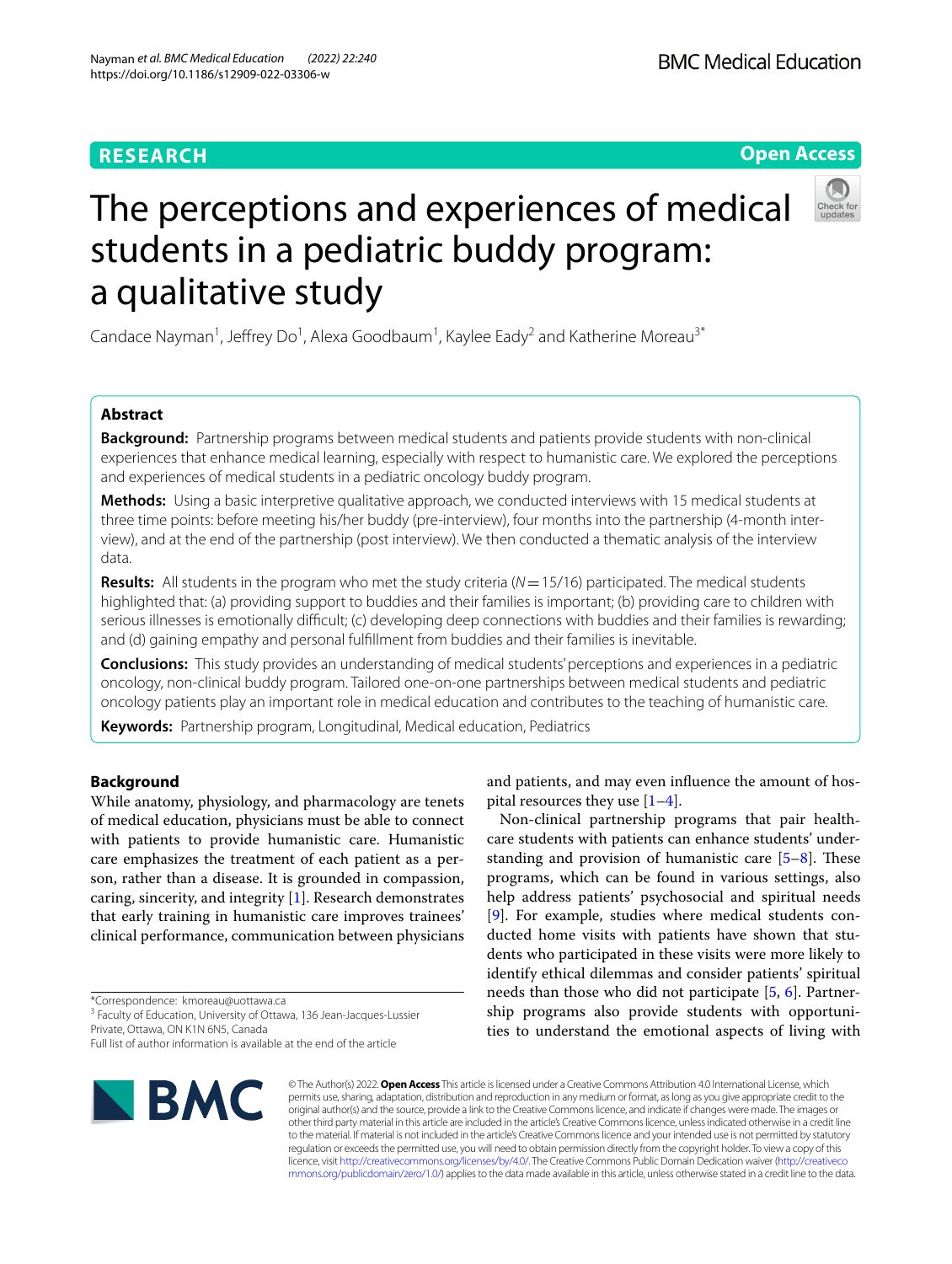illnesses, as students spend quality time with patients and often develop meaningful friendships  $[8]$  $[8]$ . Through these experiences, students can increase their knowledge, confdence, health literacy, communication and learn frsthand about treating the whole patient [[10\]](#page-8-6). Researchers have called for the integration of formal knowledge and experiential learning and suggested including longitudinal connections with patients in medical training, particularly for improving physician preparation and achieving academic excellence [[11\]](#page-8-7).

Despite these documented benefts and calls for reform, research is limited in its exploration of medical students' perceptions and experiences in non-clinical partnership programs. One study eloquently showed how real-patient learning may give students enhanced confdence, a sense of professional identity, and an appreciation for patient complexity [[12\]](#page-8-8). However, there was no mention of the age of the patients or what criteria were used to pair students with the patients. An exploration of students' perceptions and experiences in these programs, with detailed information about the pairing process can provide valuable insights into the relationships garnered between students and patients, and, often in pediatrics, their families. It can also uncover students' motivations for participating in the programs and the lessons they learned through their participation, especially regarding humanistic care, which can then be applied to future clinical practice. Thus, our study sought to answer the following research question: What are the perceptions and experiences of medical students who participate in the pediatric buddy program at the University of Ottawa, Canada?

#### **Methods**

## **Setting**

The study was conducted at the University of Ottawa from September 2018 to June 2019. It focused on a partnership program ofered jointly by the medical school and a pediatric academic hospital. The program, which has operated for more than 20 years, aims to foster nurturing relationships between pediatric oncology patients and frst and second year ("pre-clerkship") medical students. Pre-clerkship students are matched with pediatric oncology patients as "buddies" based on personality traits, interests, and primary language. Students can participate electively in the program during their frst two years of medical school, recognizing that their academic workload increases at the beginning of third year, which may impact their participation.

Each year, the program coordinators invite all preclerkship students (approximately 328 students) to apply for the program by giving an information session detailing the program and its objectives. Two of the pediatric nurses involved with the program also invite eligible oncology patients (infant to 18 years old) and their parents to join the program. The program coordinators then invite selected students to participate in an interview to determine if there is a patient in the program that would be a suitable match. If a student's personality and interests matched those of a participating patient, based on intake interviews that assess hobbies and interests, s/he joins the program and is paired with the buddy. Enrollment in the program is performed on an ongoing basis throughout each academic year. In this partnership program, the students and their buddies can do a wide range of activities, including arts and crafts, movie-watching, sporting events, or playground activities. However, chosen activities depend on the interests and capabilities of the patients, as well as their individual hospital protocols. Students meet with their buddies approximately once per week throughout the academic year, although there is no formal time requirement.

#### **Approach**

Informed by the work of Merriam and Grenier [[13](#page-8-9)], we used a basic interpretive qualitative approach, within a constructivist paradigm. We viewed the program from the students' perspectives and aimed to inductively share the way they interpreted their perceptions and experiences of it. Notably, we were interested in how the students perceived, experienced, and interacted with the pediatric patients in the context of the buddy program. We also acknowledged that data interpretations were mediated through our personal perceptions and experiences with the phenomenon. Specifcally, the authors (CN, JD & AG) who conducted the one-on-one interviews with the medical students were previous buddies in the program and, at the time of data collection, medical students. Moreover, the remaining two authors (KE & KM), who assisted with data analysis and interpretation, are medical education researchers with patient engagement interests.

We conducted interviews with each student at the following time points: (1) before meeting his/her buddy (pre-interview); (2) four months into the partnership (4-month interview); and (3) at the end of the partnership (post interview). Our aim was to present the overall meaning of the perceptions and experiences across all students. This approach allowed us to search for commonalities in their perceptions and experiences in the program. We obtained ethics approval from the University of Ottawa Research Ethics Board.

#### **Participants**

Only medical students selected to be in the partnership program in the 2018–2019 academic year who had not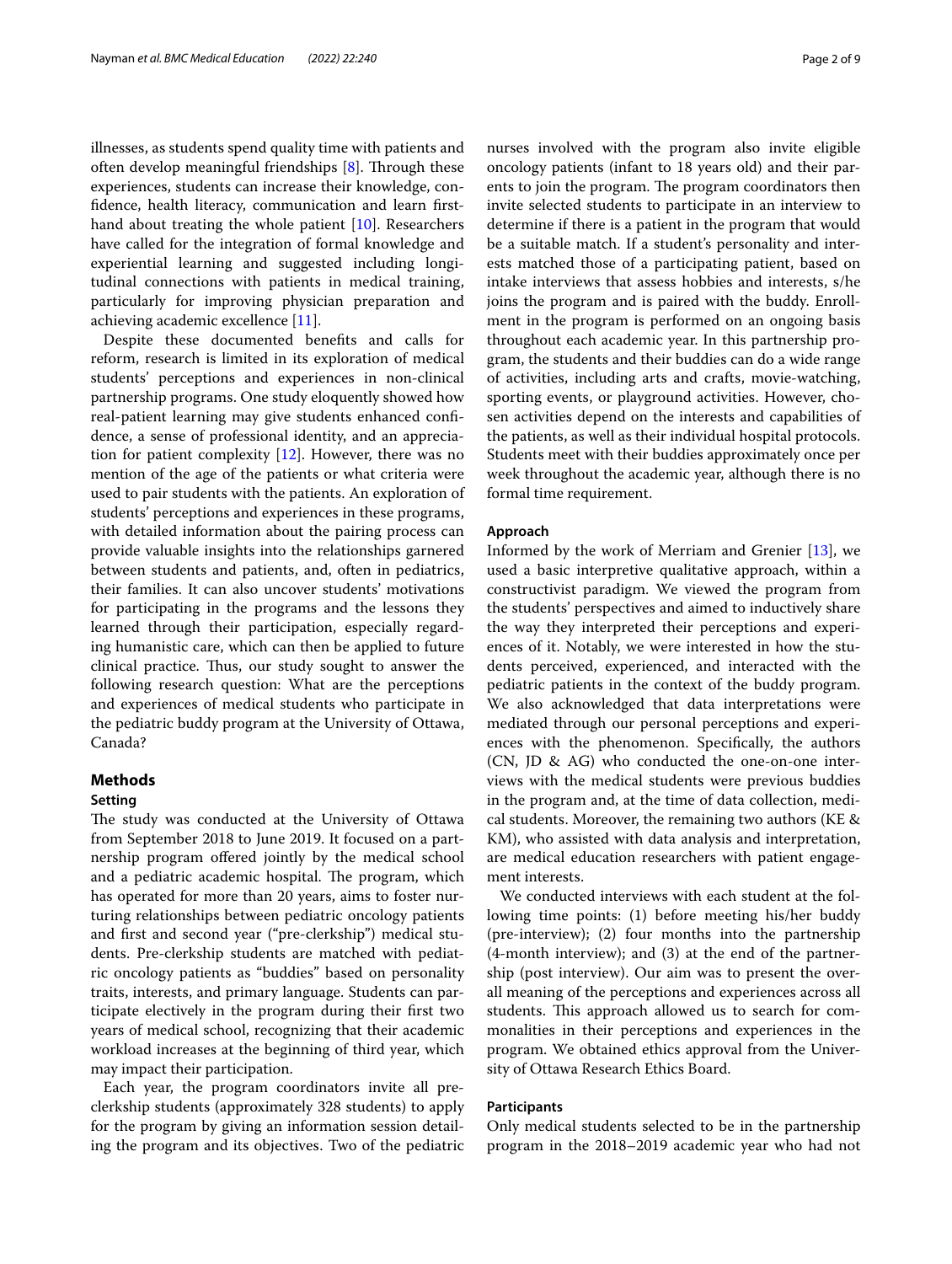yet begun the partnership with their buddies were eligible. One student who had been in a partnership previously was excluded, as this student already had program experience.

## **Data collection**

The program coordinators circulated an information letter by email to eligible participants. Interested medical students from the program then replied to schedule an interview, where one of the coordinators reviewed the informed consent forms with them and obtained their written consent. Authors (CN, JD & AG) conducted oneon-one interviews with the medical students. While we randomly selected the interviewer for each student, the interviewer remained the same for the student's pre-, 4-month, and post interviews. The interview guides consisted of semi-structured questions to encourage students to openly discuss their perceptions and experiences (see Table [1\)](#page-2-0). Interviews took place in-person in a private room. All interviews were audio-recorded and transcribed verbatim. The interviews ranged from 18-47 min in length, with pre-match interviews being shorter as participants had not yet experienced the program. Given the potential of the students experiencing psychological discomfort while refecting on their perceptions and experiences in the program, we ofered them access to psychological services through the University's Student Affairs Office.

#### **Data analysis**

The goal of the analysis was to identify themes present in more than one interview. First, the authors who conducted the interviews independently read the transcripts. They each took notes on the transcripts and used their notes to inductively create coding schemes for the data. They then used their schemes to independently code the data. Next, they met to review and revise their coding. Specifcally, they compared their schemes and coding and, when necessary, re-read and re-coded selected transcripts. Throughout the process, they resolved disagreements through discussion. They also met with the other two authors, who are versed in qualitative methodology and the topic, to discuss their analyses as well as the interpretation of the data. As a team, we then developed descriptions of each theme and identifed exemplar quotations for reporting purposes. Throughout the process, we noted our thought processes and decision-making. These notes combined with our use of multiple coders and debriefng discussions enhanced the trustworthiness of the analysis.

#### **Results**

Of the 328 pre-clerkship students  $(F=164, M=164)$ in 2018, 51 applied to the program. Of these students, 16 were selected to be matched with a buddy based on mutual interests and buddy availability. Fifteen  $(F=11,$  $M=4$ ) of the 16 matched medical students in the program met the study inclusion criteria. All eligible students agreed to participate. The students, who all identified as female, had prior experience working with children including, but not limited to, working at summer camps, sports camps, or with formal mentorship organizations. None had experience with pediatric oncology patients. All students participated in the pre-interview, 13 ( $F=9$ ,  $M=4$ ) students participated in the 4-month interview, and eight  $(F=7, M=1)$  students participated in the post interview. The remaining seven students still had ongoing matches at the time of the study's conclusion, as they were frst year students and their buddies were still receiving treatment. Figure [1](#page-3-0) depicts student participation at each time point.

We identifed four themes based on the interview data.

# **Providing support to buddies and their families is important**

#### *Pre‑match interviews*

Students thought they would help their buddies and families by providing emotional and social support as well as

<span id="page-2-0"></span>

|  |  |  |  |  |  | <b>Table 1</b> Question prompts used at each interview time point |
|--|--|--|--|--|--|-------------------------------------------------------------------|
|--|--|--|--|--|--|-------------------------------------------------------------------|

| <b>Pre-Interview</b>                                      | 4-month-Interview                                                                     | <b>Post Interview</b>                                                       |  |
|-----------------------------------------------------------|---------------------------------------------------------------------------------------|-----------------------------------------------------------------------------|--|
| 1. Describe what you think your role will be              | 1. Describe what your role has been                                                   | 1. Describe what your role was                                              |  |
| 2. What do you hope to experience?                        | 2. How do you think this program has been<br>impacting your buddy and his/her family? | 2. How do you think this program impacted your<br>buddy and his/her family? |  |
| 3. Why do you think your experiences will be<br>this way? | 3. What have you been experiencing and learn-<br>ing?                                 | 3. What did you experience and learn?                                       |  |
| 4. What challenges do you anticipate encounter-<br>ing?   | 4. Why do you think your experiences have been<br>this way?                           | 4. Why do you think your experiences were this<br>way?                      |  |
|                                                           | 5. What are some challenges you have been<br>encountering?                            | 5. What are some challenges you encountered in<br>the program?              |  |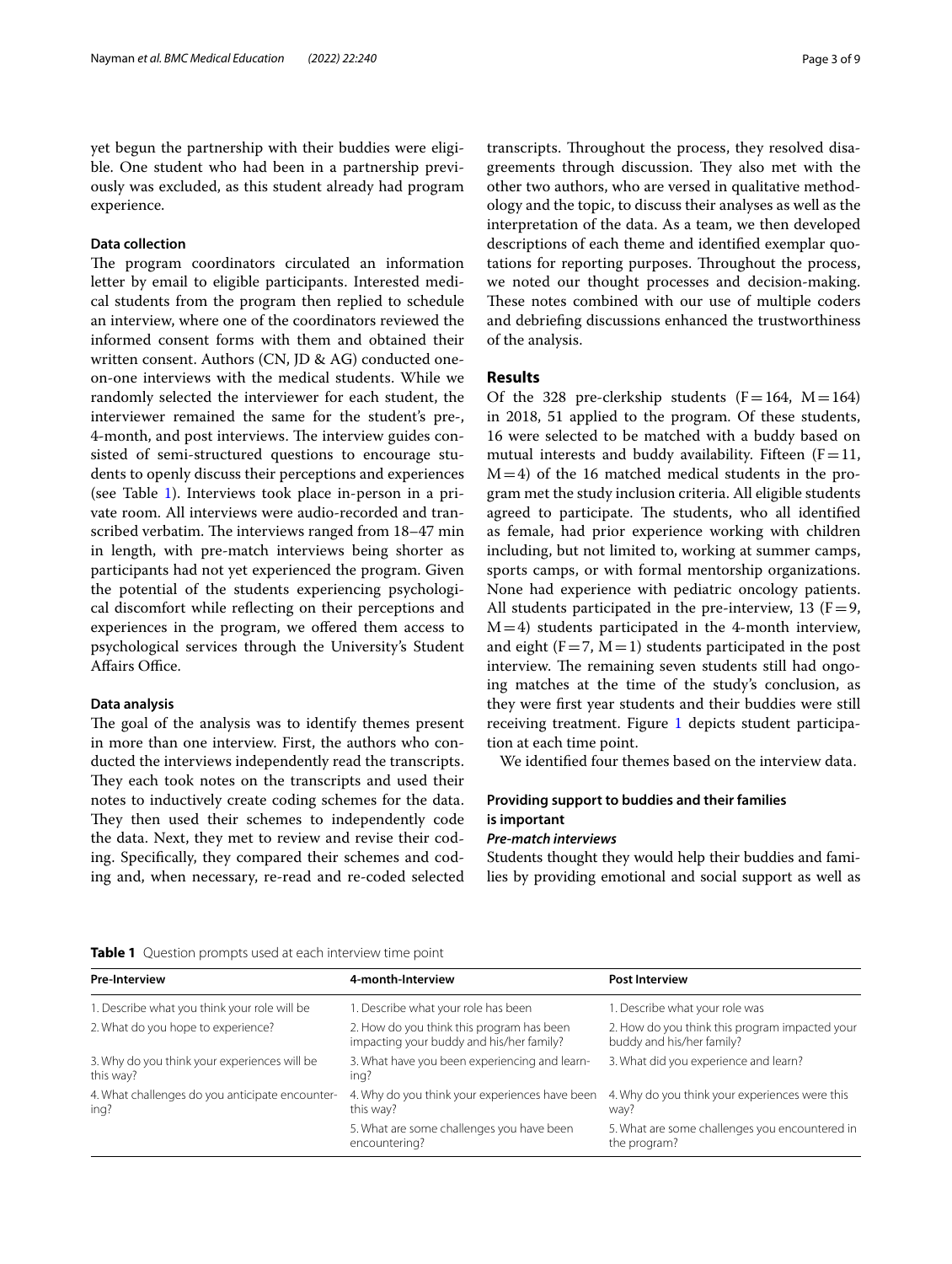

<span id="page-3-0"></span>respite. The students predicted that families would struggle with their children's diagnoses and expressed that they wanted to help. For instance, refecting on the help she would provide to families, a student stated, "I think my role as buddy will be to support the family primarily" (MS02). For students, helping the families also meant that they would provide practical support by allowing parents to leave the hospital to run errands or to take care of themselves and their other children. The students thought that they would provide emotional support by being available to talk with the buddies and their families, and by being a friend to their buddy. As one student summarized, "just being a person to hang out with them, spend some time with them, as a friend, and take their mind off of what is happening to them right now" (MS06). They anticipated playing games with their buddies and providing new entertainment for them. Students' expectations of their roles also went beyond simply that of an "entertainer" (MS03). The students thought they would focus on ensuring their buddies and families were comfortable with them as well as with the activities they were doing. Many students stated that the hypothesis of what role(s) they would play developed during the program's information sessions, both during the initial recruitment of medical students and in an orientation to the program.

#### *4‑month and post interviews*

Students confrmed that they had in fact experienced the above-mentioned roles, but they noted that they supported their buddies and families more than anticipated in terms of the amount of time they spent with their buddies and families. They confirmed that they were not only their buddies' companions, but that they also provided much-needed respite for families. A student summarized this idea by stating:

*"I think probably one of the most important things that my time with my buddy has been able to show my family is that it's okay to take a break and that even though your kid's sick, you don't have to be the one that's there for them every single minute of the day." (MS02 4-month interview)*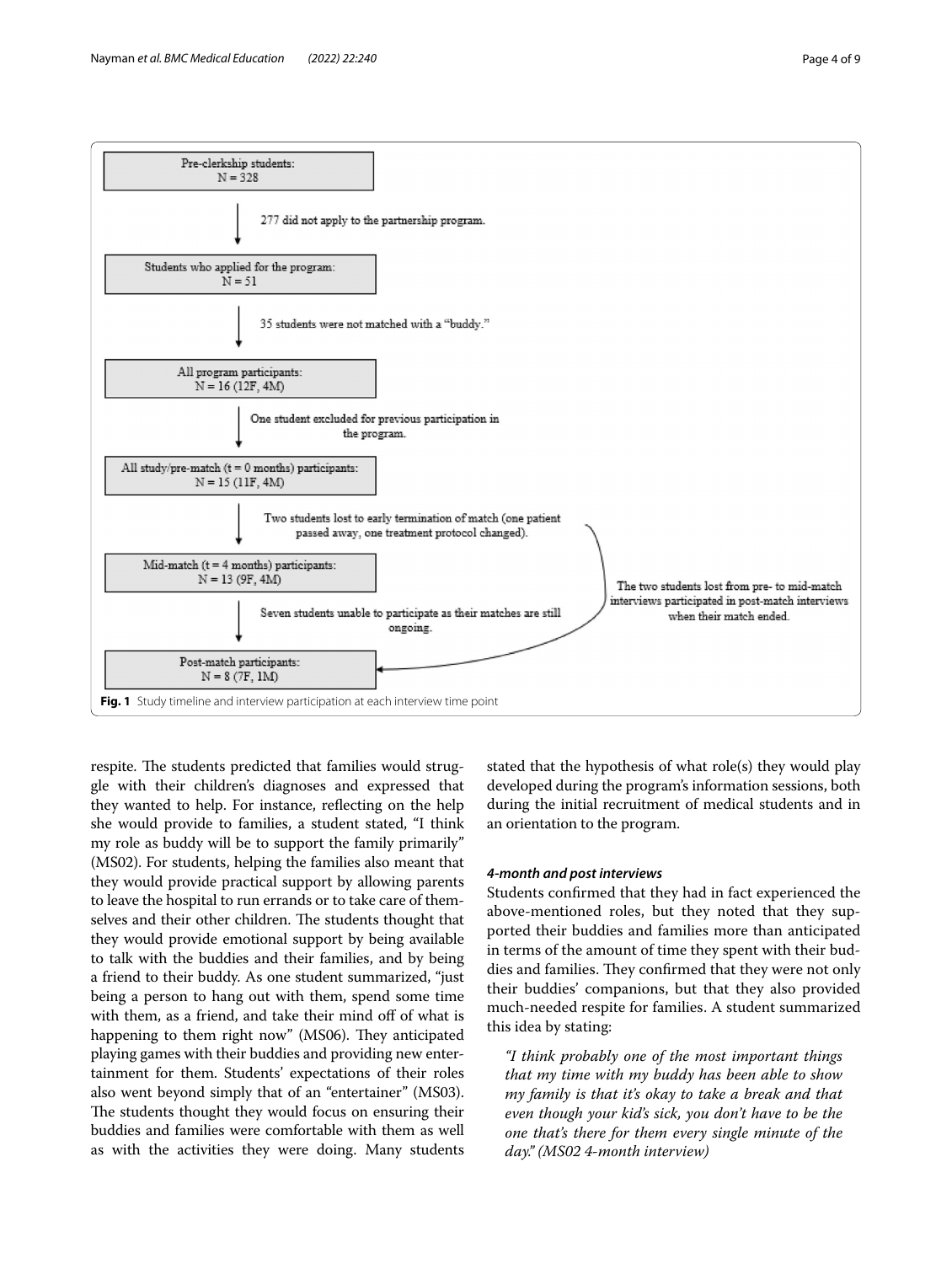Students texted their buddies and families to regularly check-in. Students discussed that families were grateful for the partnerships as it allowed them to tend to other responsibilities and to take mental breaks by knowing someone was with their child. Many students were surprised by the impact of their support on parents and how much it helped the families. The students played games and instruments, watched movies, baked, and/or did arts and crafts with their buddies. When reflecting on the experience from the parents' perspectives, students echoed thoughts such as the following:

*"I think they're just happy to have someone else on their team and someone who can kind of, get her to come out of the house when she's feeling good, and do things that maybe she doesn't want to do with her- her mom or dad, but someone who's more like a friend." (MS07, post interview)*

Students were grateful to have provided new activities to help boost their buddies' morale, while also being a friend throughout their medical journeys. As a student shared, the patient's mom "told me, she said that this was defnitely like one of the good things to come out of her diagnosis and everything that she's been going through over the past year (MS07, post interview). The students also noted that they had become close friends with their buddies and that the buddies looked forward to their encounters. They noted how they had become "a support person" and "a fun outlet" (MS06 4-month interview). Students noted that, "it's been awesome, honestly… just like thinking now like how big of an impact [the patient] had on my life, in just a couple months" (MS07, 4-month interview).

## **Providing care to children with serious illnesses is emotionally difficult** *Pre‑match interviews*

for their buddies. For example, a student said:

# Before meeting their buddies, students primarily worried about the emotional toll of working with oncology patients. They predicted that they would struggle with families receiving bad news as well as with trying to remain positive

*"I think a challenge will defnitely be just the nature of the role, like, these children are sick and they're going through difcult times, so dealing with, um, like, negative emotions as they come up, and trying to help your buddy stay positive while at the same time acknowledging their, um, like, their stressors, what's scaring them, and trying to maintain that balance." (MS06).*

Whereas another noted, "the biggest one will probably be just seeing, you know, a kid who's sick. Like, seeing them go through, you know, if they're having a bad day, or if we have to cancel something cause they're not feeling well" (MS07). Students voiced that this anticipated struggle stemmed from a lack of personal experience and exposure to children with cancer, and that this might affect their abilities to relate to families and understand their unique needs, including what they may be experiencing. They also feared the emotional toll of losing a child if their buddies passed away, particularly once they formed close relationships. Some students explained that they had lost family members themselves and that they were worried that the loss of their buddies could resurface their own feelings.

#### *4‑month and post interviews*

Students confrmed the predicted emotional toll of working with children with serious illnesses:

*"Probably the biggest issue was ... remembering the fact that…. I'm her friend because she's involved in this program, and she's in this program because she does have a cancer diagnosis ...Even when we're out having fun, she could text me that night and say that she got some bad news or that she wasn't feeling well…. Tat's kind of at the centre of all of this is that she's- she's going through that…. And dealing with the emotions that...come with something like that." (MS07, post interview)*

Some students were tearful during interviews and discussed emotional hardships, including feeling withdrawn in their personal lives. For example, a student realized, "that when I would come home from the buddy experiences, I'd kind of like, I dunno, feel kind of, off? I didn't feel like doing anything and I couldn't stop thinking that it's just so not fair that she's going through this" (MS01, 4-month interview). Students explained that even on happy days, they knew their buddies were in the program because of their cancer diagnoses and that bad news could arise unexpectedly. They also repeatedly mentioned that, "it's also challenging to see a little kid have to go through that and to kind of watch the parents explain [that] to the [other] kid that the other little girl isn't going to get better" (MS02, 4-month interview). Moreover, some students experienced their buddies in critical condition or passing away and noted the emotional difficulties the families experienced:

*"After she passed away, just thinking about … what her mother was going through and what her stepfather was going through and what her like, fnal last few days were like. I think that was very, very chal-*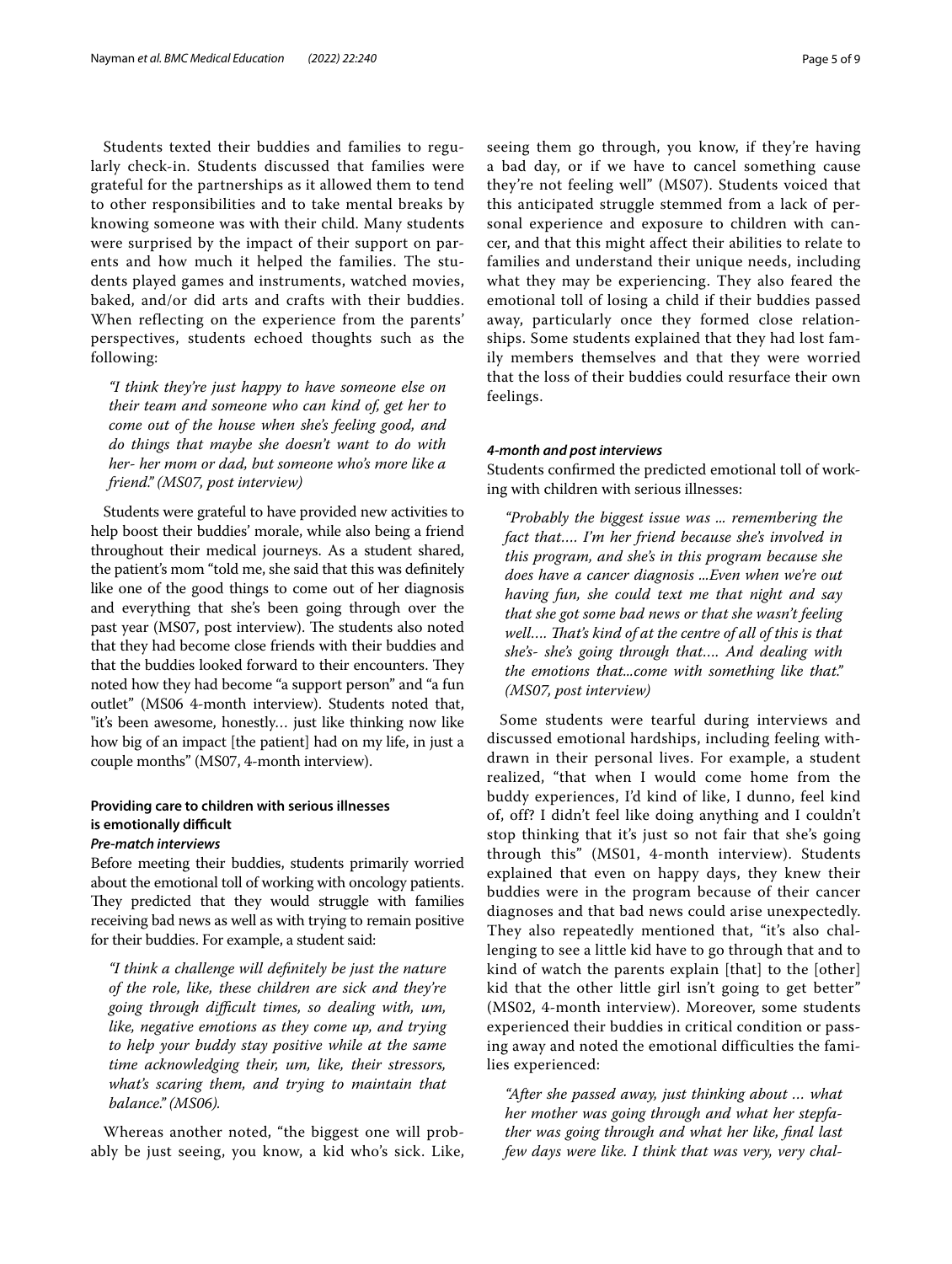*lenging for me… Yesterday she was fne and talking and singing Mamma Mia and now she was in the PICU fghting for her life kind of thing. And seeing someone you care about and have developed a relationship within that situation is extremely challenging regardless of if it's even a short relationship." (MS01, post interview)*

These students described how shocking and sudden such experiences were and how challenging it was emotionally, even after only knowing their buddies for a short time.

# **Developing deep connections with buddies and their families is rewarding**

# *Pre‑match interviews*

Students expressed the desire to connect with their buddies and worried about their abilities to connect initially, including how to fnd common interests and gain parental trust. Students echoed statements like the following: "I think fnding common ground to start, making sure she's comfortable and just making sure we have something to talk about and fun things to do might be hard. You know, the start of a relationship" (MS01). Some students explained that this was because their buddies would be much younger than other children with whom they had worked. Others with older buddies worried about being well-liked, especially if their buddies already had other friends coming to visit. Many worried "potentially the connection, maybe you like- you don't like [each other], maybe your, um, partner doesn't like you or like- you just, like- the fam- doesn't match up, so like that can be stressful" (MS03). Further, students voiced concerns about fnding time to spend with their buddies, which would in turn afect their abilities to connect and form meaningful relationships. They acknowledged that their medical school schedules are busy, and that their buddies' treatment protocols may not align with their availabilities. Without enough time, students worried that they would not be able to form close, meaningful relationships and provide sufficient support. However, students did explain that they were motivated to show families that they were committed to being there as much as possible.

## *4‑month and post interviews*

Students described that it was difficult to warm up to families and that they initially felt they were more of a burden than a help to them: "In the beginning the parents were pretty reserved. They were going through a rough time, you can tell like they weren't um, as welcoming to outsiders in their care" (MS09, post interview). Expanding on that description, other students highlight how,

*"At the beginning there was the whole adjustment period of them getting to know me, me getting to know them…. as things got more comfortable, then they would feel more comfortable leaving, and I would feel more comfortable watching him by [my] self." (MS10, post interview).*

Students recognized how busy the families' schedules were and they were nervous about occupying more time, especially when the relationships were new. However, once they had time to develop rapport and spend time together, students thought the partnerships were rewarding for both themselves and their buddies' families:

*"I was very shocked to see and very happy and grateful that they actually opened up to me and we would be texting all the time. And they invited me to this close personal event. Like it's-it just really shows that they, they welcomed me into their family." (MS09, post interview).*

Students felt lucky to participate in the program as they learned from the experiences, witnessed the resiliency of children despite intense medical therapies, and felt they were making a diference, especially when their buddies were excited to see them. Even though students initially expressed worry about fnding time to visit, they were able to fnd the time and prioritized visits over other obligations. They found it to be a welcomed break from traditional learning experiences. Students endorsed how parents valued the time they took to spend with their children and how much their children's moods improved when the students came for visits. Some parents explained to students that their buddies would ask for them when they were not around. As a student recounted, "I show up and he'll cheer and be excited. And then when his poor nutritionist shows up, he gets really upset and covers his face with his pillow" (MS14, 4-month interview). Students noted that this positive impact was signifcant, as it allowed the children to play and forget about their diagnoses during their visits.

## **Gaining Empathy and Personal Fulfllment from Buddies and their Families is Inevitable** *Pre‑match interviews*

The students noted that they would aim to provide the buddies with experiences that they themselves would hope to be shown if they were in the same situation. When deciding how to interact with their buddies they anticipated, "think[ing] of any time that [they] ever felt down… then remember[ing] that role [that someone played for them] in similar situations (MS04). Students said that empathy was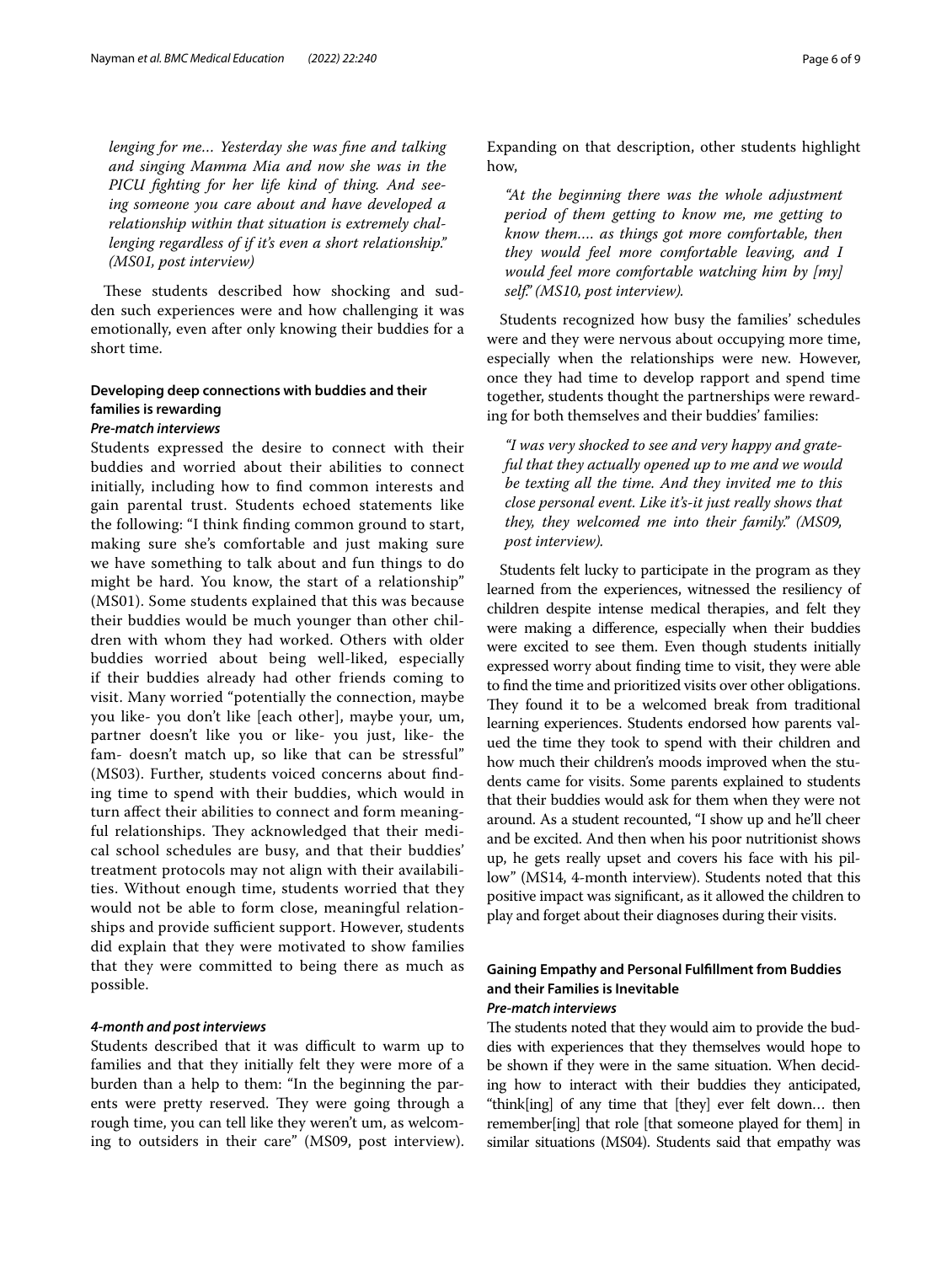a personal motivator for joining the program, and they frequently expressed wanting to support others as they were often happiest when doing so. Some students expressed that this happiness comes from a sense of personal fulfllment when assisting others through stressful situations, both emotionally and practically. For instance, a student explained,

*"I've always liked interacting with people and fnding that I feel most fulflled when I'm engaging with someone and, um, helping- helping them deal with whatever they're going through, or just spending time with them...being a source of comfort for them, and doing whatever they need to do to help themselves feel, like, okay in that moment…. just based on previous interactions I've had that I've felt that that's where I feel, like, really positive experiences." (MS06).*

Many students also had prior experiences working with children and families in mentorship roles and recalled those experiences to draw parallels with this program: "I have um, worked with kids before and so I know how hard sometimes it can be working with the parents during challenging times (MS15). Conversely, others refected on their personal experiences to prepare them for the role, "I know, like, my sister was sick in the hospital when she was little…. I saw how important and what an impact…just cheering up, patients who are kids can- can be" (MS14). They described their previous experiences positively, explaining that it brought happiness to themselves and the children involved, and they predicted their partnerships in this program would generate similar emotions and experiences.

#### *4‑month and post‑match interviews*

Students believed the program was a valuable learning experience and allowed them to gain empathy and personal fulflment. As a student summarized, "I get an appreciation for how difficult it is for patients to be going through their illnesses" (MS14, 4-month interview). It taught them how resilient children can be despite adversity. It also taught them how to be more adaptable and fexible with scheduling visits, especially when others are balancing stressful events. Students learned to put personal conficts into perspective, stating that their problems are not always life-or-death matters and that stressors in their lives may be miniscule in comparison to others':

*"I think it's taught me that sometimes I'll be complaining or upset about … some little, minor thing that's inconvenient that's happened to me, but then you see people who are going through one of the most difcult times in their life, and they're not complaining and they're staying positive…. just having that model in my life has translated to me …. thinking that there's people going through a lot worse that* 

## *are continuing and living on, so you can too." (MS06, 4-month interview)*

Students also explained how these lessons were relatable to their career and personal development. For example, they noted, "how to be … fexible in that you can't really predict how someone is going to react in a certain situation" (MS04, 4-month interview) as well as "how important it is to kind of connect with human beings…. And to see what it's like to really bond to someone who's also your patient (MS07, post interview). Lastly, they voiced that working with children with serious illnesses is a reminder that treating patients is more than simply treating the disease, that medicine requires creativity and adaptability, and that one's personal struggles may be more manageable than initially thought.

## **Discussion**

In this study, we sought to explore the perceptions and experiences of medical students in a pediatric buddy program. Non-medical experiences with patients can be benefcial for medical students' provision of humanistic care. Although researchers have described other similar programs [\[5](#page-8-2)[–8](#page-8-3), [12,](#page-8-8) [14\]](#page-8-10), the design of this study allowed us to describe students' perceptions and experiences over time. Initially, the students established their expectations of the program experience based on their previous perceptions of and experiences from working with children or from their personal life experiences. After four months in the program, they were able to confrm their anticipated perceptions of and experiences in the program. They were also able to clearly establish meaningful connections with the program's benefciaries, learn to navigate families' apprehensions, and gain an appreciation for living life to its fullest. The students' perceptions and experiences in the program remained similar between the 4-month and post interviews, which suggests that even a short time in a partnership program can have lasting and benefcial infuences on students' perceptions and learning, especially with regards to humanistic care. We believe that our study is the frst to explore the perceptions and experiences of medical students in a buddy program over time. Thus, our results advance the current literature while allowing for future studies to examine student perceptions and experiences in similar programs, with diferent populations, or over a longer period.

This study re-affirmed the established benefits of buddy programs for medical students [\[7,](#page-8-11) [8](#page-8-3), [12](#page-8-8), [14\]](#page-8-10). Previous studies have shown that immersive, non-medical interactions between medical students and patients with complex care needs are essential for teaching students the importance of well-rounded care, including care that addresses patients' psychosocial needs  $[5-8]$  $[5-8]$ . The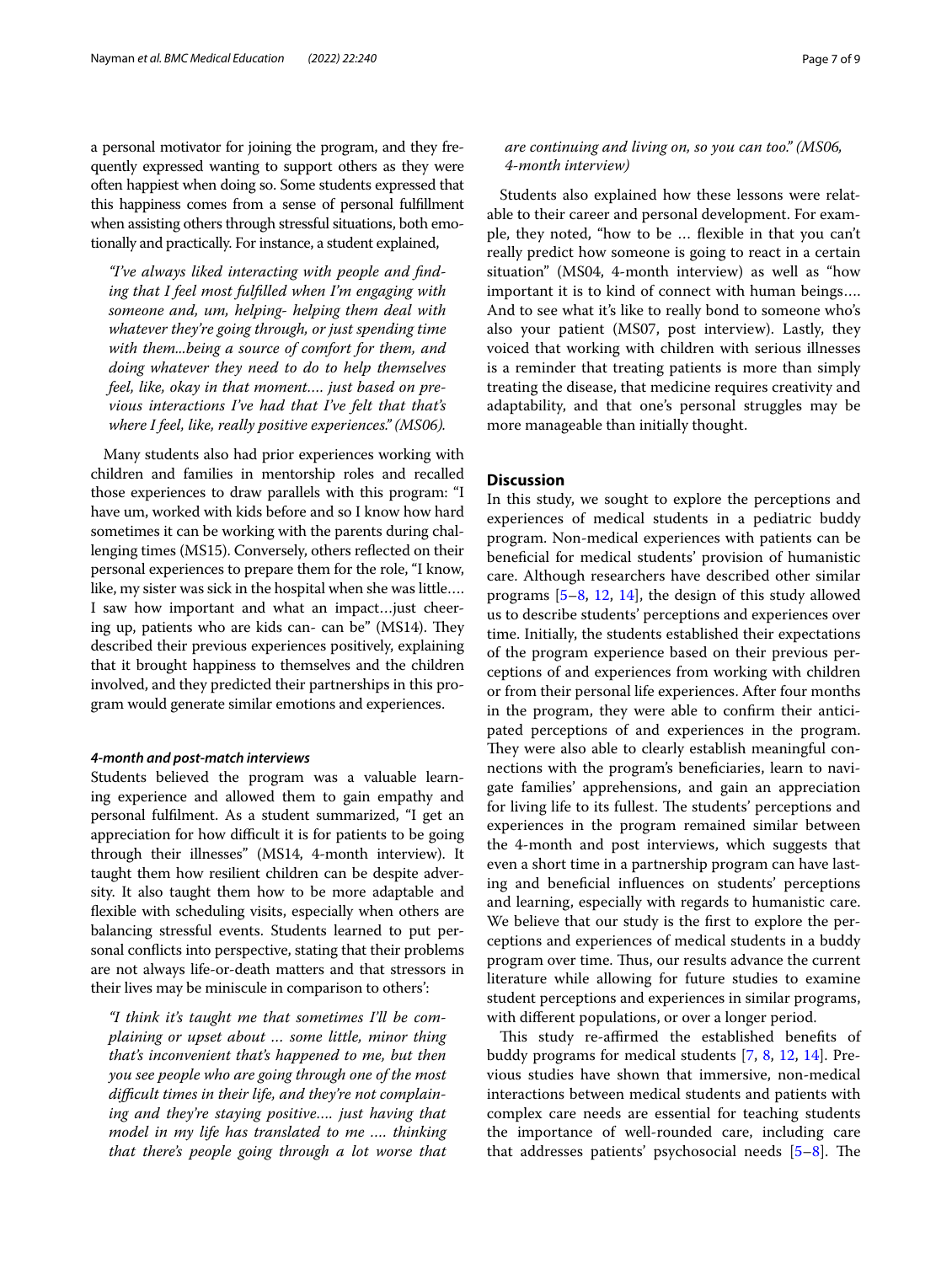students in this study affirmed that the program was an important experience and that they learned valuable lessons, including the paramount importance of empathy, that they will apply in future patient encounters. They noted that they established meaningful connections with their buddies while providing support for the families that went beyond initial expectations, which they can bring to future patient encounters as both inspiration and motivation. The students also described learning about their own flexibility and adaptability. They learned that their personal struggles may be more manageable than initially perceived and that their experiences in the program helped them in personal and career growth. The students also learned that personal resiliency plays a role in providing well-rounded care. In a career as demanding as medicine, this lesson in resiliency may prove to be quite beneficial. These experiences further support that patients should be involved in educating clinicians to improve humanistic care  $[8, 12]$  $[8, 12]$  $[8, 12]$  $[8, 12]$ . The consistencies between the lessons learned in this program and other similar programs, as well as their applications to the provision of humanistic care, suggest that these programs can play an important role in medical education. This study may help advocate for the creation of similar patient-student partnership programs at other centres that allow medical students to experience the psychosocial challenges of a variety of patient groups and learn important skills for providing holistic care.

The students in this study reported that while their perceptions of and experiences in the program were not without challenges, they were paramount for emotional growth and resiliency development, and may help prepare them for difficult scenarios as future physicians. The challenges described are consistent with those previously identifed, as working with children with serious or lifethreatening illnesses can be emotionally straining given the inherently sad nature of the loss of friendships [\[7](#page-8-11), [8](#page-8-3), [14\]](#page-8-10). This reality highlights that medical curricula should emphasize teaching communication skills, understanding the complex social needs of patients, and developing resiliency in medical students. This study may help inform the development and implementation of new learning objectives or non-didactic teaching sessions to explore these lessons.

The findings from this study suggest that the program's initial information sessions are efective at establishing preliminary expectations among the students, as many accurately predicted their main roles and anticipated challenges based on information from these sessions, in combination with their personal values, experiences, and motives. The 4-month and post interviews revealed that students' perceptions and experiences in the program were important for their personal and professional growth. The similarities of discussion between the 4-month and post interviews suggest that the students experienced many of the program's benefts and educational value early, yet the perceptions and experiences became more profound as the program continued. Thus, the longitudinal design of this study highlighted the nuances of complex relationship development while also validating that the structure of the program is sufficient to form meaningful connections and teach important lessons. Further studies evaluating partnership programs should thus use a longitudinal design to efectively evaluate intricate relationships. As well, when new partnership programs are created, emphasis should be placed on allowing sufficient time for relationship formation.

One limitation to this study is a likely sampling bias for medical students with a predilection towards activities involving children as well as those with specifc interests in paediatrics, as participation was voluntary and emphasized working with children associated with a pediatric academic hospital. Given the demanding time constraints and competing priorities of medical school, it is likely that there are students without a preference for working with children who did not register to be involved in the program. These students may likely still benefit from similar life experiences in similar programs, as the lessons learned in this study may not be specifc to working with children and can potentially be extended to other patient interactions. Our group also included only those who identifed as female. While it is possible that the fndings may be infuenced by gender, the partnership program has historically had a larger proportion of those who identify as females. Therefore, this ratio likely depicts an accurate picture of the overall perceptions and experiences of the participants and is refective of the proportion of Canadian staff working in pediatrics [\[15](#page-8-12)]. However, since we did not collect socio-demographic information from the participants, we do not know if students' perceptions and experiences varied by, for example, their backgrounds or ethnicities. Finally, the sample size of our final interviews was reduced to  $N=8$  (53%) students, compared to the initial  $N=15$  students. However, all participating students had completed a longitudinal match with their pediatric buddies. Due to the complexity of patients' health and treatment protocols, not all students completed the fnal interview, as some matches extended well beyond the study timeframe.

#### **Conclusions**

Tailored one-on-one partnerships between medical students and pediatric oncology patients can play an important role in medical students' lives. This study provides a description of medical students' expectations and opinions about such a program. Future research exploring